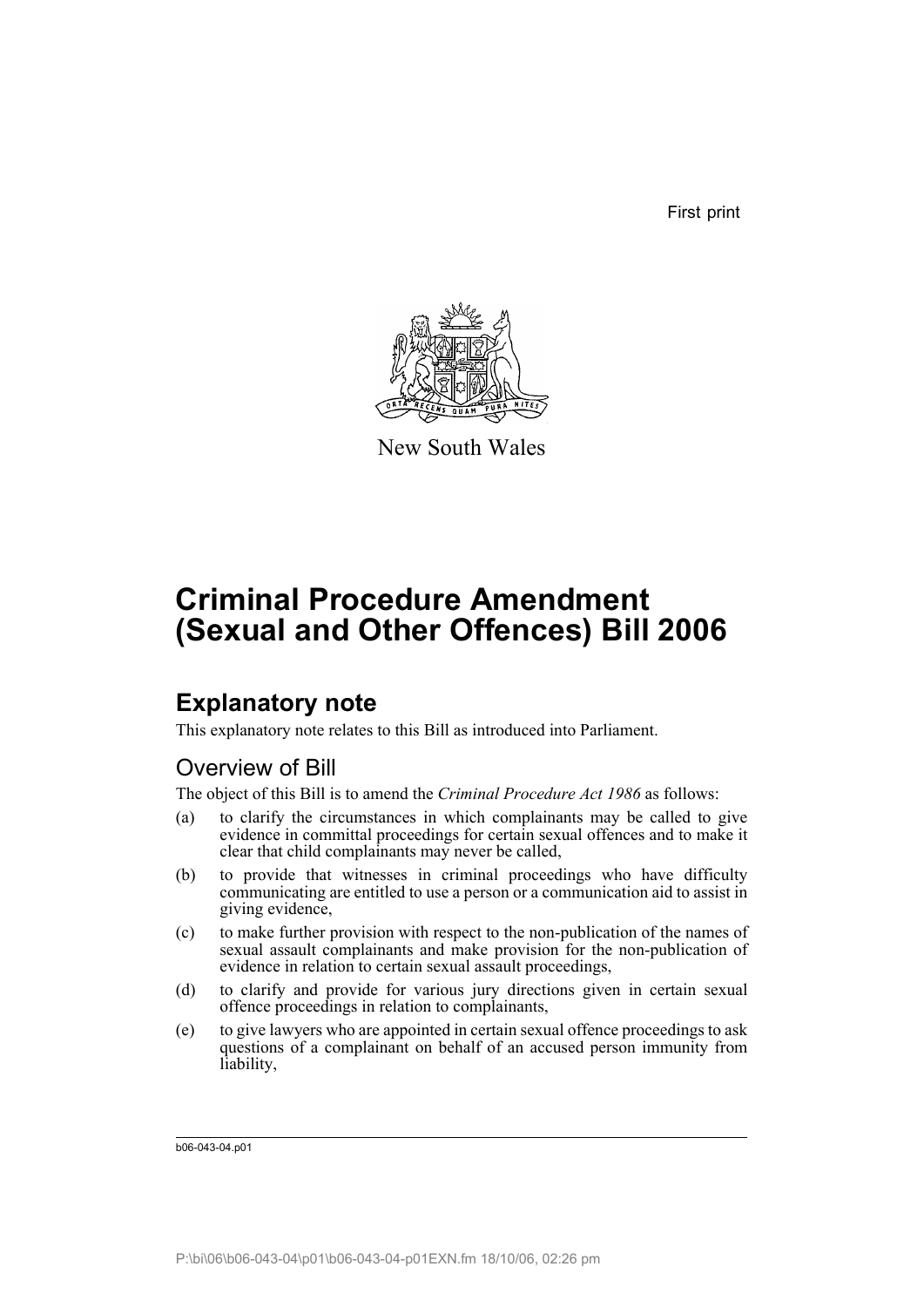Explanatory note

(f) to permit the admission of a record of evidence given by a complainant in certain sexual offence proceedings in any new trial that is listed following a trial that has been discontinued.

The Bill also makes other miscellaneous amendments of a minor, consequential or savings or transitional nature.

## Outline of provisions

**Clause 1** sets out the name (also called the short title) of the proposed Act.

**Clause 2** provides for the commencement of the proposed Act on a day or days to be appointed by proclamation.

**Clause 3** is a formal provision that gives effect to the amendments to the *Criminal Procedure Act 1986* and the *Crimes Act 1900* set out in Schedules 1 and 2.

**Clause 4** provides for the repeal of the proposed Act after all the amendments made by the proposed Act have commenced. Once the amendments have commenced the proposed Act will be spent and section 30 of the *Interpretation Act 1987* provides that the repeal of an amending Act does not affect the amendments made by that Act.

#### **Amendments relating to committal proceedings**

Section 91 of the *Criminal Procedure Act 1986* provides that a person who made a written statement tendered as evidence in committal proceedings may be directed by a Magistrate to attend at the proceedings.

**Schedule 1 [1]** amends section 91 to provide that the statement of a witness directed to attend to give evidence in committal proceedings may be admissible in the proceedings as evidence if the accused person and prosecutor consent and the Magistrate is satisfied there are substantial reasons why, in the interests of justice, the statement should be admitted (which is currently not the case). **Schedule 1 [2]** makes a consequential amendment.

Section 93 of the *Criminal Procedure Act 1986* currently provides that in any committal proceedings in which the accused person is charged with an offence involving violence, the Magistrate may not, under section 91, direct the attendance of an alleged victim of the offence who made a written statement unless the Magistrate is of the opinion that there are special reasons why the alleged victim should, in the interests of justice, attend to give oral evidence. **Schedule 1 [3]** amends section 93 to clarify that such a direction should not be given even if the parties consent to the attendance. In addition, Schedule 1 [3] amends section 93 to clarify that a child complainant in proceedings for certain child sexual assault offences can never be directed to attend the relevant committal proceedings.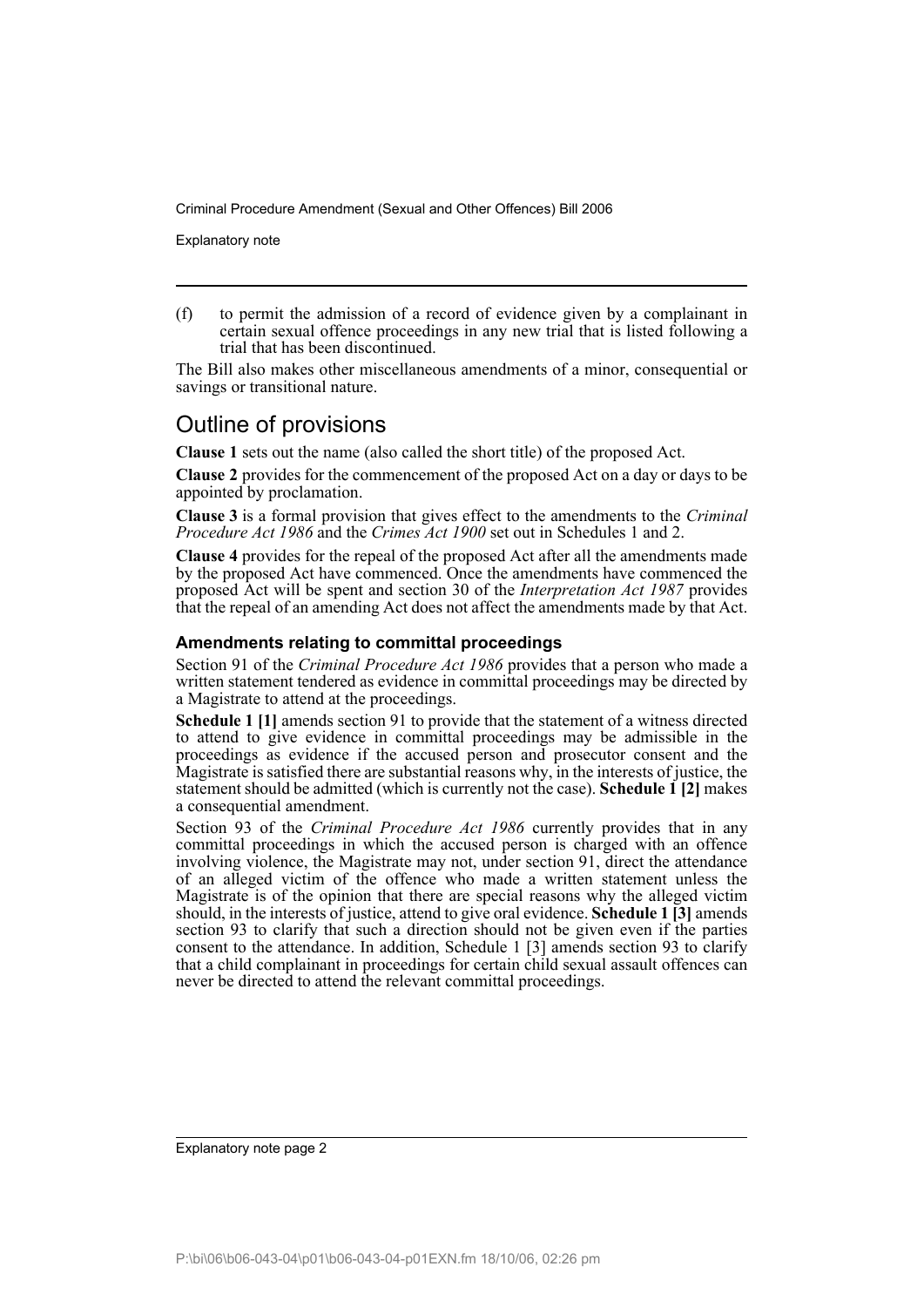Explanatory note

#### **Amendment relating to evidence of witnesses with communication difficulties**

**Schedule 1 [4]** inserts a new section 275B into the *Criminal Procedure Act 1986* to provide that in any criminal proceedings a witness who has difficulty communicating is entitled to use a person or a communication aid to assist the witness with giving evidence, but only if the witness ordinarily uses such a person or communication aid on a daily basis. The provisions of the *Evidence Act 1995* in relation to interpreters will apply to persons who give such witnesses assistance in giving evidence.

#### **Amendments relating to non-publication orders**

Section 292 of the *Criminal Procedure Act 1986* currently provides that a court may make an order forbidding publication of evidence or any report or account of that evidence in certain sexual offence proceedings. **Schedule 1 [5]** amends that section to provide that the publication of evidence or any report or account of that evidence includes the broadcast of evidence or any report or account of that evidence by radio or television or the dissemination of evidence by any other electronic means such as the internet. The amendment also provides that the court must consult with the complainant in such proceedings when determining whether to make an order for non-publication and that an order may continue to have effect after the proceedings have been finally disposed of.

Currently, section 578A of the *Crimes Act 1900* provides that it is an offence to publish (which includes broadcast by radio or television) any matter which identifies the complainant in certain sexual offence proceedings or any matter which is likely to lead to the identification of the complainant. **Schedule 2** amends that section to provide that publishing also includes the dissemination of any matter by any other electronic means such as the internet.

#### **Amendments relating to jury directions**

Section 294 of the *Criminal Procedure Act 1986* currently provides that in certain sexual offence proceedings where evidence is given or a question is asked of a witness that tends to suggest an absence of a complaint or delay in complaining about the alleged offence, the Judge is to warn the jury that the lack of complaint or delay in complaining by a complainant does not necessarily indicate that the allegation that the offence was committed is false and that there may be good reasons why a victim of a sexual assault may hesitate in making, or may refrain from making, a complaint about the assault.

**Schedule 1 [6]** amends section 294 to further provide that the Judge must not warn the jury that delay in complaining is relevant to a victim's credibility unless there is sufficient evidence to justify such a warning. However, **Schedule 1 [7]** provides that if the delay is significant and the Judge is satisfied that the accused person has suffered a significant forensic disadvantage caused by the delay, the Judge may warn the jury (but only if a party to the proceedings so requests) of the nature of the disadvantage and the need for caution in determining whether to accept or give any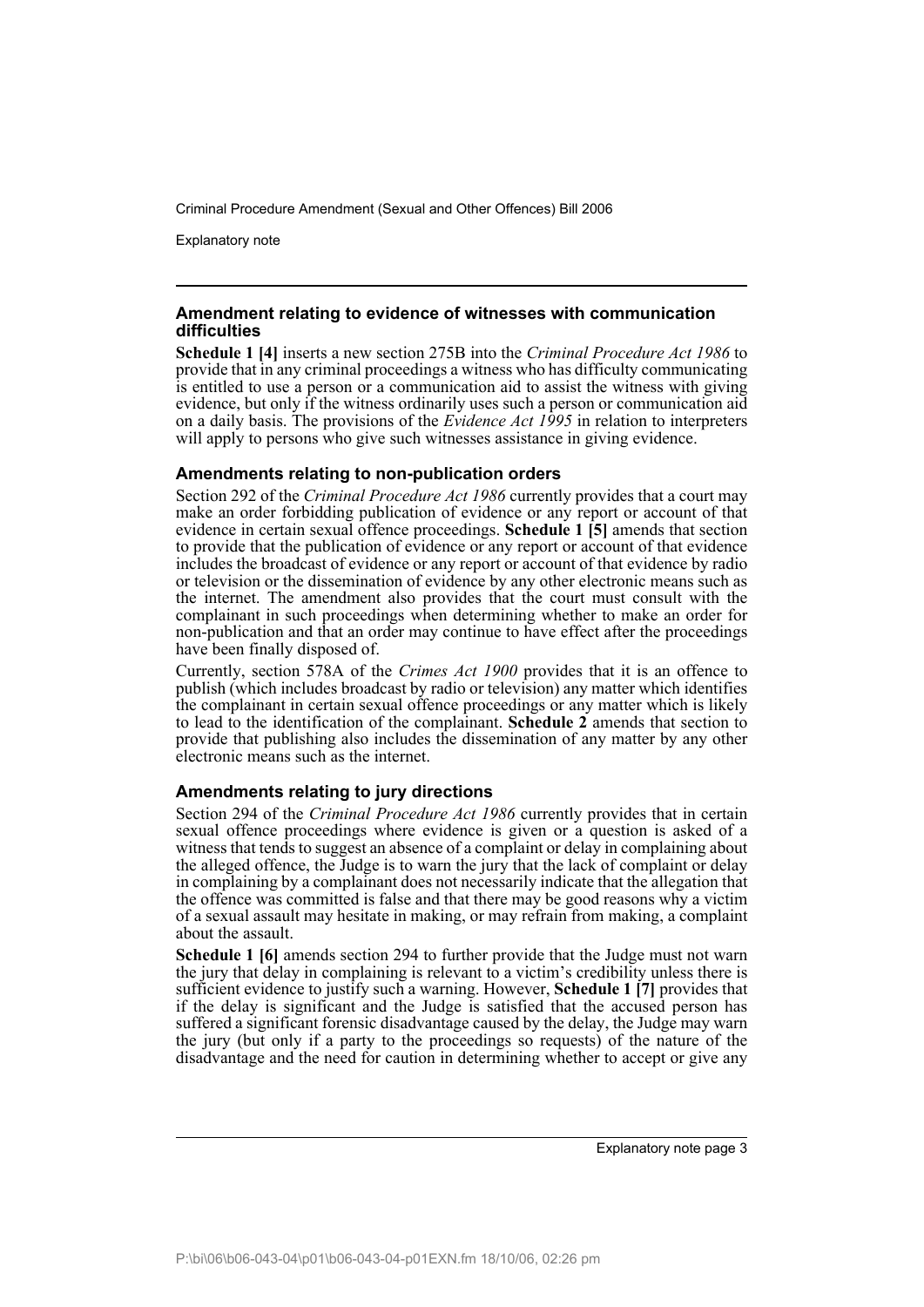Explanatory note

weight to the evidence or question suggesting the absence of a complaint or delay in complaining.

**Schedule 1 [8]** inserts a new section 294AA into the *Criminal Procedure Act 1986* to provide that in certain sexual offence proceedings a judge must not warn a jury, or make any suggestion to a jury, that complainants as a class are unreliable witnesses. The proposed section specifically prohibits the giving of a warning to a jury of the danger of convicting on the uncorroborated evidence of a complainant.

#### **Amendment relating to lawyers appointed to examine complainant for accused person**

Section 294A of the *Criminal Procedure Act 1986* currently prohibits an unrepresented accused person from examining a complainant in certain sexual offence proceedings. Such examination may only be carried out by a person appointed by the court. **Schedule 1 [9]** provides that a lawyer who is appointed under section 294A is immune from any action, liability, claim or demand when acting in the course of the appointment.

#### **Amendments relating to subsequent trials of sexual offence proceedings**

**Schedule 1 [10]** inserts a new Division 4 (proposed sections 306H–306L) into Part 5 of Chapter 6 of the *Criminal Procedure Act 1986* so as to permit the admission of a record of evidence given by a complainant in a sexual offence proceeding in any new trial that is listed following a trial that has been discontinued. The amendments are similar in nature to the provisions of Division 3 of that Part which apply to a retrial of proceedings that follows an appeal against a conviction for a prescribed sexual offence.

Proposed section 306H contains definitions for the purposes of the proposed Division.

Proposed section 306I permits the prosecutor to tender as evidence in the new trial proceedings a record of the evidence of the complainant given in the discontinued proceedings. This will include the evidence given by the complainant on examination in chief and any further evidence given on cross-examination or re-examination.

The record will be admissible only if the prosecutor gives the court and the accused person notice of the prosecutor's intention to tender the record. The hearsay rule under the *Evidence Act 1995* will not prevent the admission or use of the record as evidence.

The provisions of the proposed Division extend to new trials listed before the commencement of the Division.

Proposed section 306J provides that if a record of the evidence of a complainant is admitted in the new trial proceedings, the complainant will not be compellable to provide any further evidence unless the court hearing the new trial proceedings is satisfied of various matters. However, proposed section 306K provides that the complainant may elect to give further oral evidence (with leave of the court) if the complainant so chooses.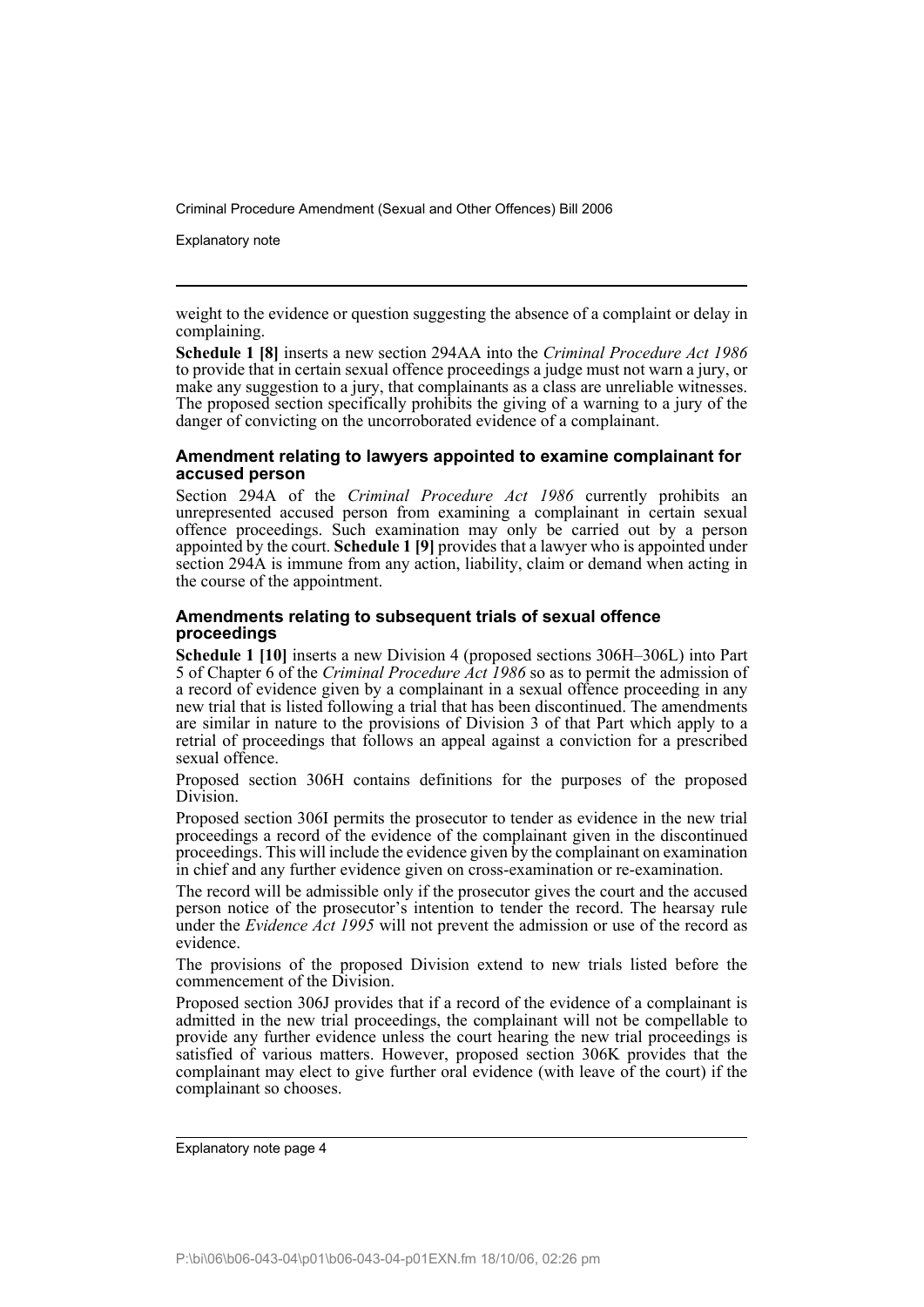Explanatory note

Proposed section 306L applies the provisions of current sections 306E–306G of Division 3 of Part 5 of Chapter 6 which relate to the form in which a record of the original evidence given by a complainant is to be tendered in new trial proceedings, access to recordings and exhibits.

#### **Other amendments**

Schedule 1 [11] enables savings and transitional regulations to be made as a consequence of the proposed Act.

**Schedule 1 [12]** inserts savings and transitional provisions as a consequence of the enactment of the proposed Act.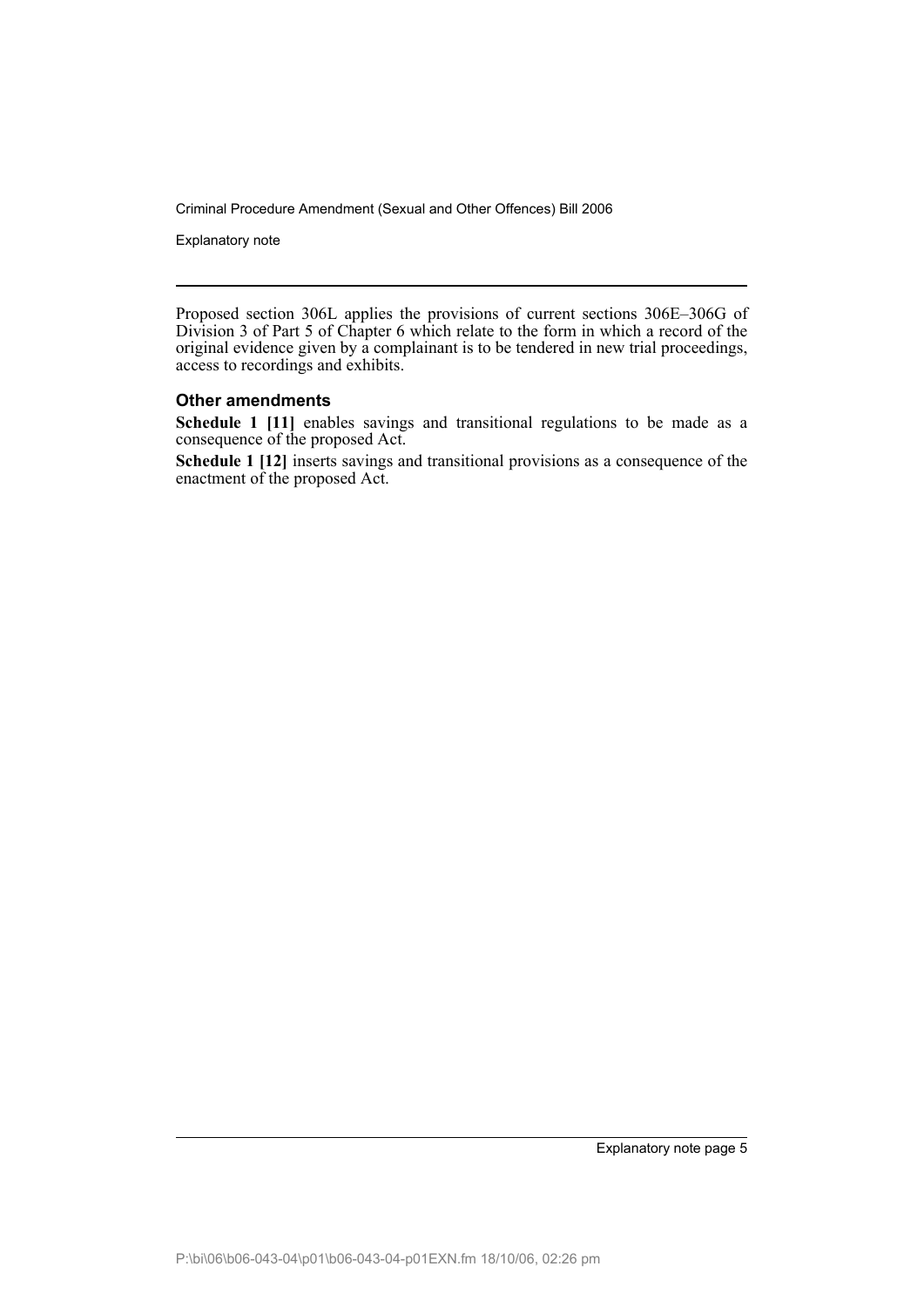Explanatory note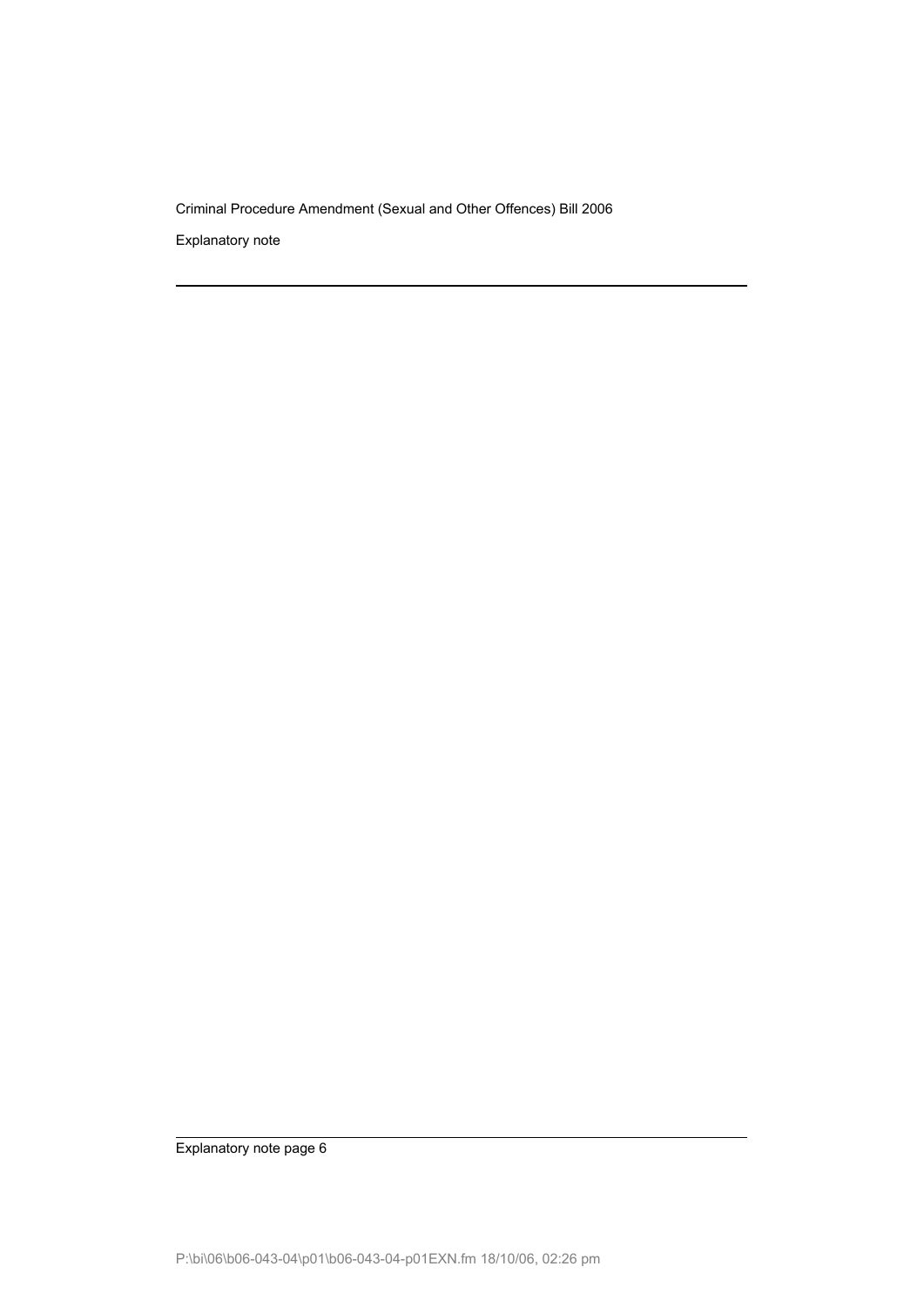First print



New South Wales

# **Criminal Procedure Amendment (Sexual and Other Offences) Bill 2006**

# **Contents**

|                                                     | Page |
|-----------------------------------------------------|------|
| Name of Act                                         |      |
| Commencement                                        | 2    |
| Amendment of Acts                                   | 2    |
| Repeal of Act                                       | 2    |
| Schedule 1 Amendment of Criminal Procedure Act 1986 | 3    |
| Schedule 2 Amendment of Crimes Act 1900             |      |
|                                                     |      |

b06-043-04.p01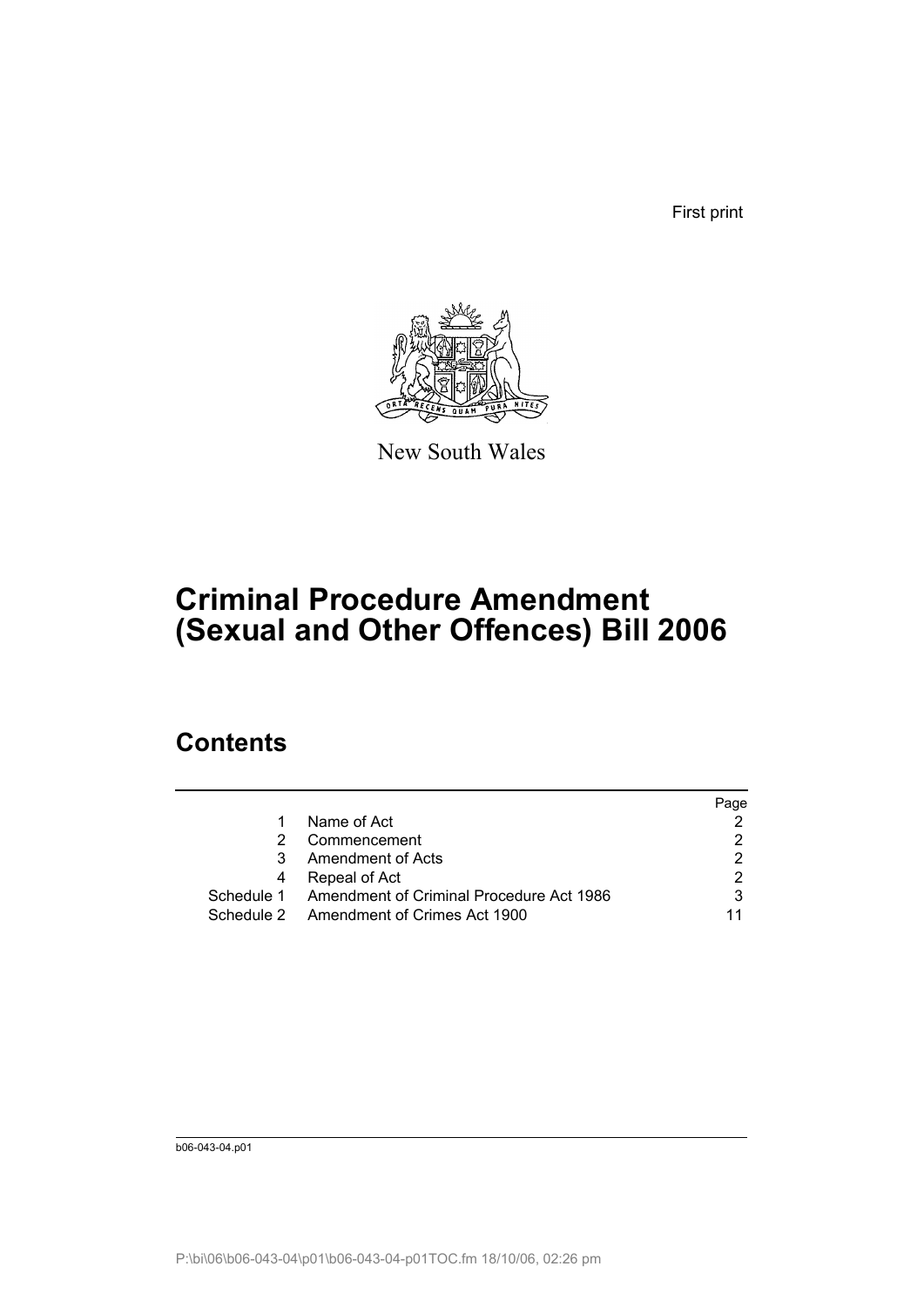Contents

Page

Contents page 2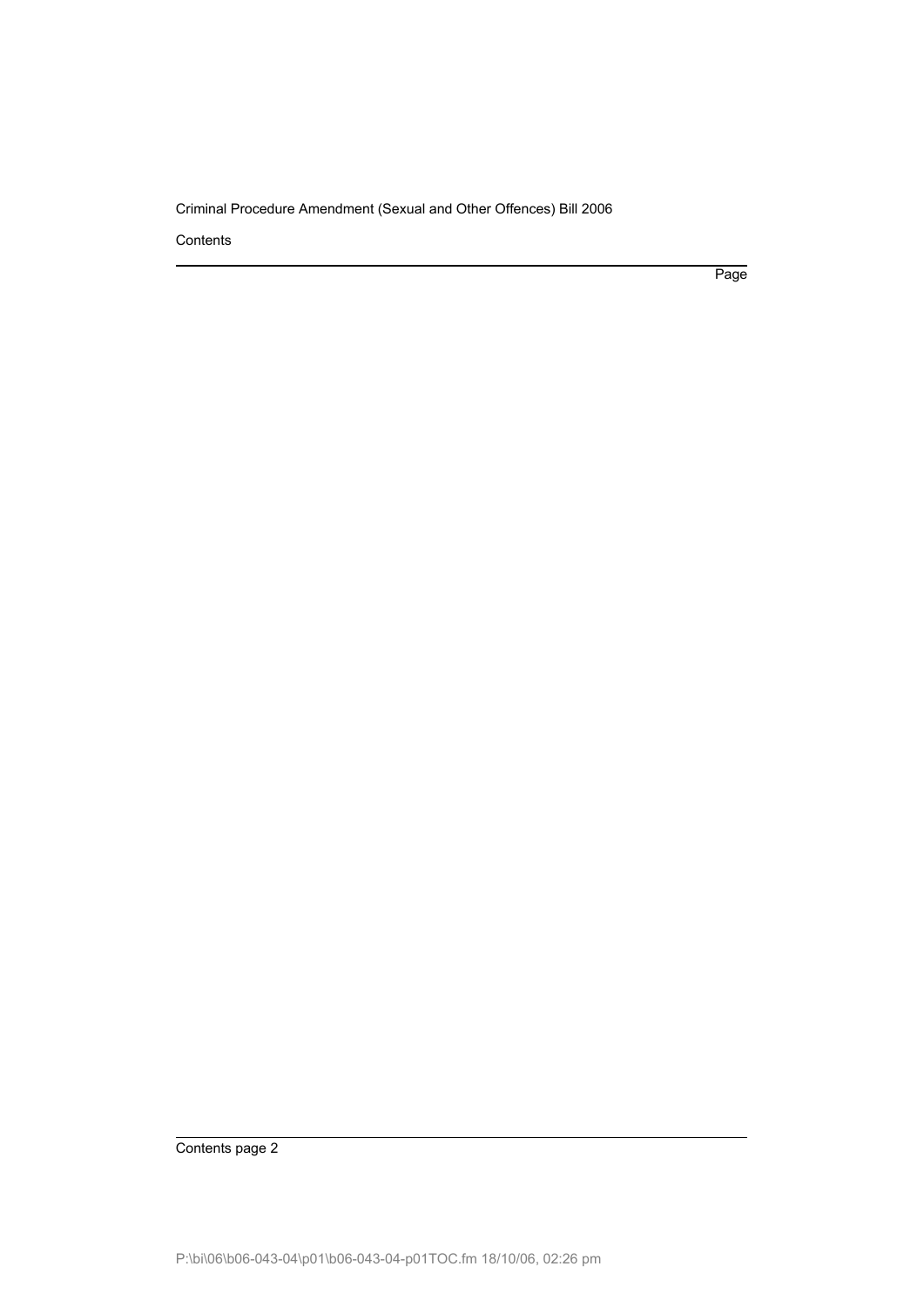

New South Wales

# **Criminal Procedure Amendment (Sexual and Other Offences) Bill 2006**

No , 2006

### **A Bill for**

An Act to amend the *Criminal Procedure Act 1986* to make further provision with respect to proceedings for sexual and other offences and the protection of certain persons in such proceedings; and for other purposes.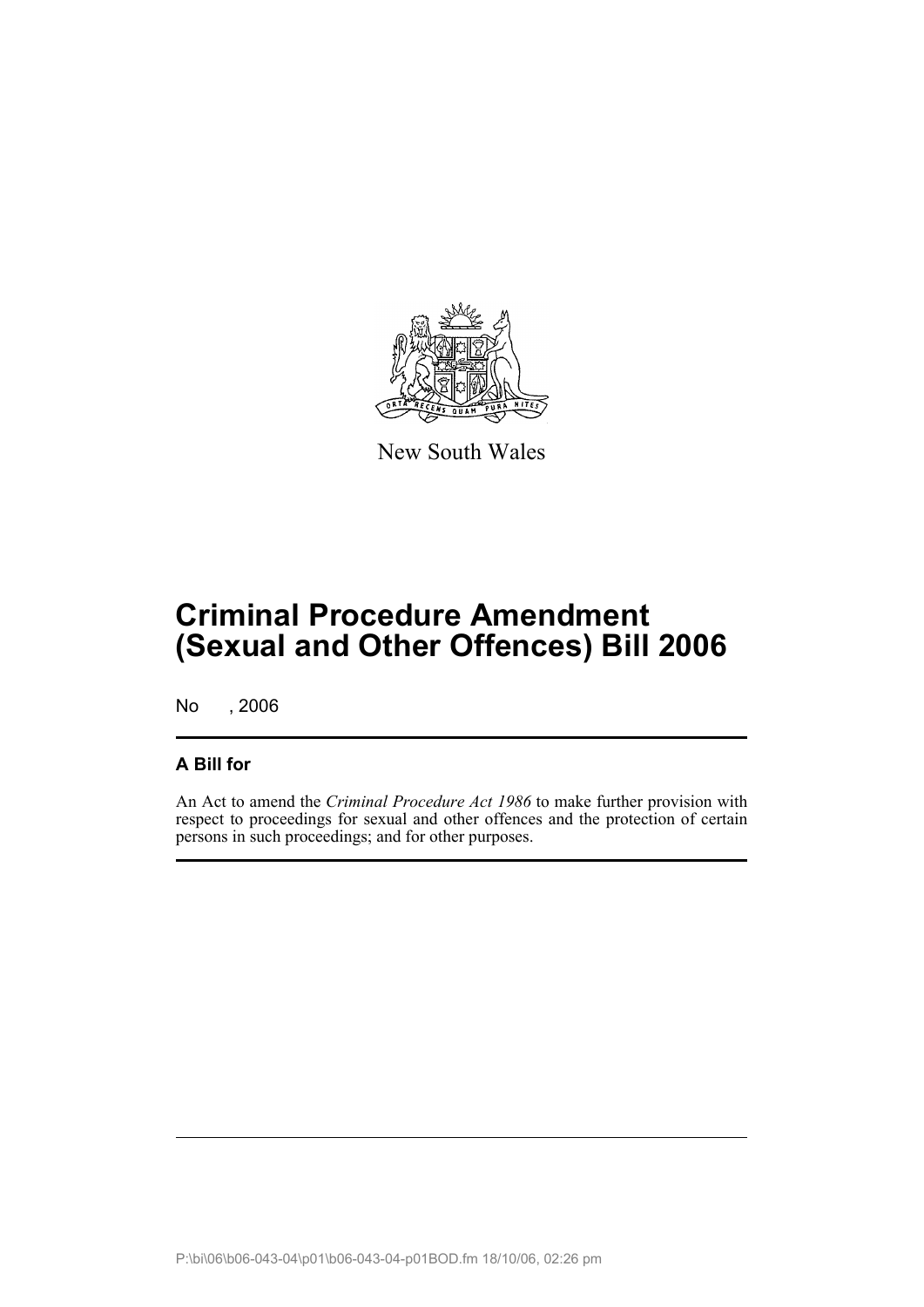<span id="page-9-3"></span><span id="page-9-2"></span><span id="page-9-1"></span><span id="page-9-0"></span>

|              |     | The Legislature of New South Wales enacts:                                                                                                                | 1              |
|--------------|-----|-----------------------------------------------------------------------------------------------------------------------------------------------------------|----------------|
| 1            |     | Name of Act                                                                                                                                               | 2              |
|              |     | This Act is the Criminal Procedure Amendment (Sexual and Other<br>Offences) Act 2006.                                                                     | 3<br>4         |
| $\mathbf{2}$ |     | <b>Commencement</b>                                                                                                                                       | 5              |
|              |     | This Act commences on a day or days to be appointed by proclamation.                                                                                      | 6              |
| 3            |     | <b>Amendment of Acts</b>                                                                                                                                  | $\overline{7}$ |
|              |     | The Acts specified in Schedules 1 and 2 are amended as set out in those<br>Schedules.                                                                     | 8<br>9         |
| 4            |     | <b>Repeal of Act</b>                                                                                                                                      | 10             |
|              | (1) | This Act is repealed on the day following the day on which all of the<br>provisions of this Act have commenced.                                           | 11<br>12       |
|              | (2) | The repeal of this Act does not, because of the operation of section 30<br>of the <i>Interpretation Act 1987</i> , affect any amendment made by this Act. | 13<br>14       |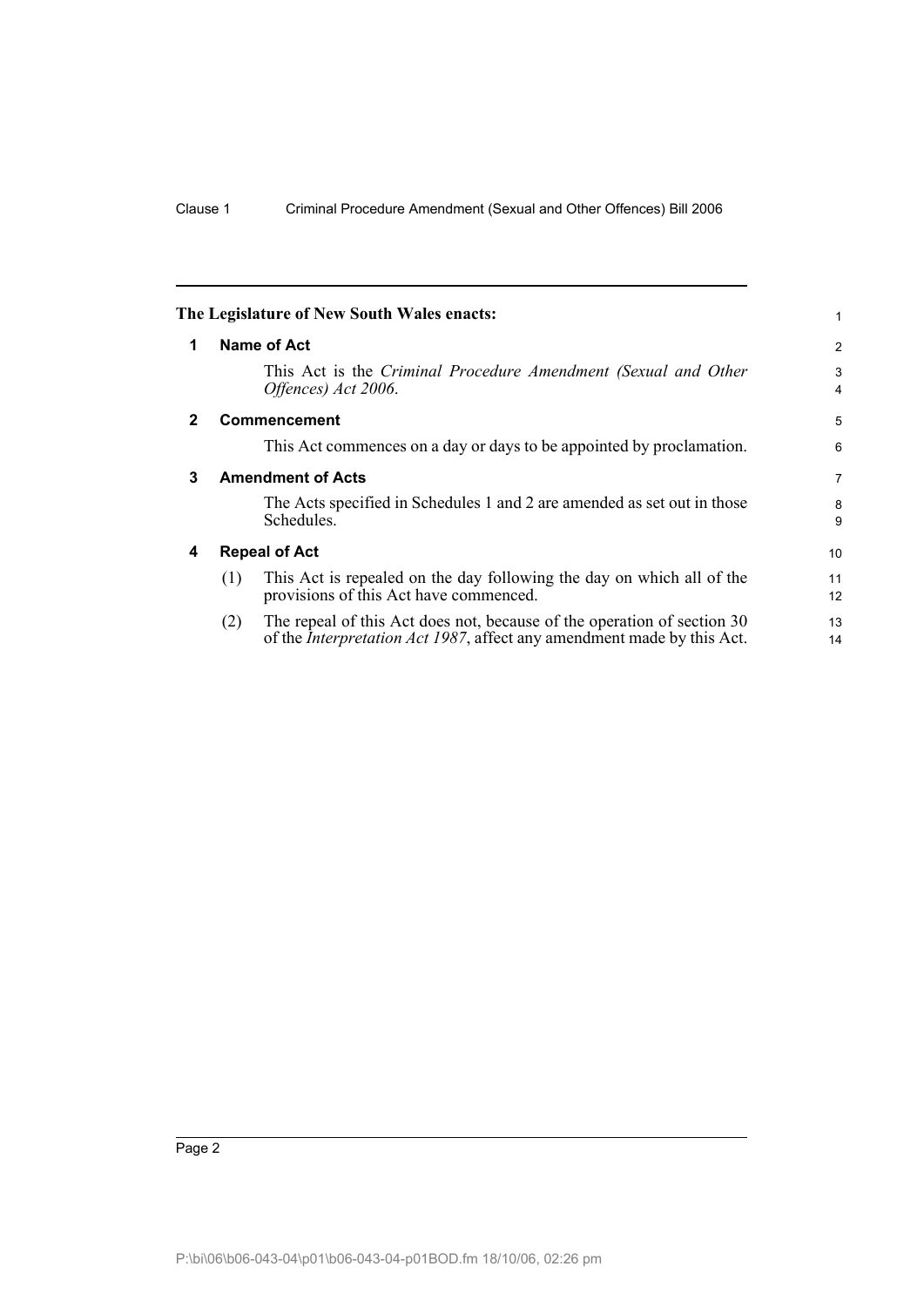Amendment of Criminal Procedure Act 1986 Schedule 1

<span id="page-10-0"></span>

| <b>Schedule 1</b> |                                                                    | <b>Amendment of Criminal Procedure Act</b><br>1986                                                                                                                                                                                                                                                                                                                                                                                                                                                                                                                  | 1<br>$\overline{2}$                                |  |  |
|-------------------|--------------------------------------------------------------------|---------------------------------------------------------------------------------------------------------------------------------------------------------------------------------------------------------------------------------------------------------------------------------------------------------------------------------------------------------------------------------------------------------------------------------------------------------------------------------------------------------------------------------------------------------------------|----------------------------------------------------|--|--|
|                   |                                                                    | (Section 3)                                                                                                                                                                                                                                                                                                                                                                                                                                                                                                                                                         | 3                                                  |  |  |
| [1]               |                                                                    | Section 91 Witness may be directed to attend                                                                                                                                                                                                                                                                                                                                                                                                                                                                                                                        | 4                                                  |  |  |
|                   |                                                                    | Omit section 91 (4). Insert instead:                                                                                                                                                                                                                                                                                                                                                                                                                                                                                                                                | 5                                                  |  |  |
|                   | (4)                                                                | The written statement may be admissible in evidence in the<br>proceedings after the direction is given if:                                                                                                                                                                                                                                                                                                                                                                                                                                                          | 6<br>$\overline{7}$                                |  |  |
|                   |                                                                    | the accused person and the prosecutor consent to the<br>(a)<br>statement being admitted, or                                                                                                                                                                                                                                                                                                                                                                                                                                                                         | 8<br>9                                             |  |  |
|                   |                                                                    | the Magistrate is satisfied that there are substantial reasons<br>(b)<br>why, in the interests of justice, the statement should be<br>admitted.                                                                                                                                                                                                                                                                                                                                                                                                                     | 10<br>11<br>12                                     |  |  |
| [2]               | <b>Section 91 (6)</b>                                              |                                                                                                                                                                                                                                                                                                                                                                                                                                                                                                                                                                     | 13                                                 |  |  |
|                   |                                                                    | Omit "subsection (3)". Insert instead "subsections (3) and (4)".                                                                                                                                                                                                                                                                                                                                                                                                                                                                                                    | 14                                                 |  |  |
| $[3]$             | Section 93 Victim witnesses generally not to be directed to attend |                                                                                                                                                                                                                                                                                                                                                                                                                                                                                                                                                                     |                                                    |  |  |
|                   | Omit section 93 (1). Insert instead:                               |                                                                                                                                                                                                                                                                                                                                                                                                                                                                                                                                                                     |                                                    |  |  |
|                   | (1)                                                                | Despite section 91 (other than subsection $(8)$ of that section), in<br>any committal proceedings in which the accused person is<br>charged with an offence involving violence, the Magistrate may<br>not, under that section, direct the attendance of an alleged victim<br>of the offence who made a written statement (even if the parties<br>to the proceedings consent to the attendance) unless the<br>Magistrate is satisfied that there are special reasons why the<br>alleged victim should, in the interests of justice, attend to give<br>oral evidence. | 17<br>18<br>19<br>20<br>21<br>22<br>23<br>24<br>25 |  |  |
| [4]               | <b>Section 275B</b>                                                |                                                                                                                                                                                                                                                                                                                                                                                                                                                                                                                                                                     | 26                                                 |  |  |
|                   |                                                                    | Insert after section 275A:                                                                                                                                                                                                                                                                                                                                                                                                                                                                                                                                          | 27                                                 |  |  |
|                   | 275B                                                               | Witness with communication difficulty entitled to assistance from<br>person or communication aid                                                                                                                                                                                                                                                                                                                                                                                                                                                                    | 28<br>29                                           |  |  |
|                   | (1)                                                                | In any criminal proceedings, a witness who has difficulty<br>communicating is entitled to use a person or persons who may<br>assist the witness with giving evidence, but only if the witness<br>ordinarily receives assistance to communicate from such a person<br>or persons on a daily basis.                                                                                                                                                                                                                                                                   | 30<br>31<br>32<br>33<br>34                         |  |  |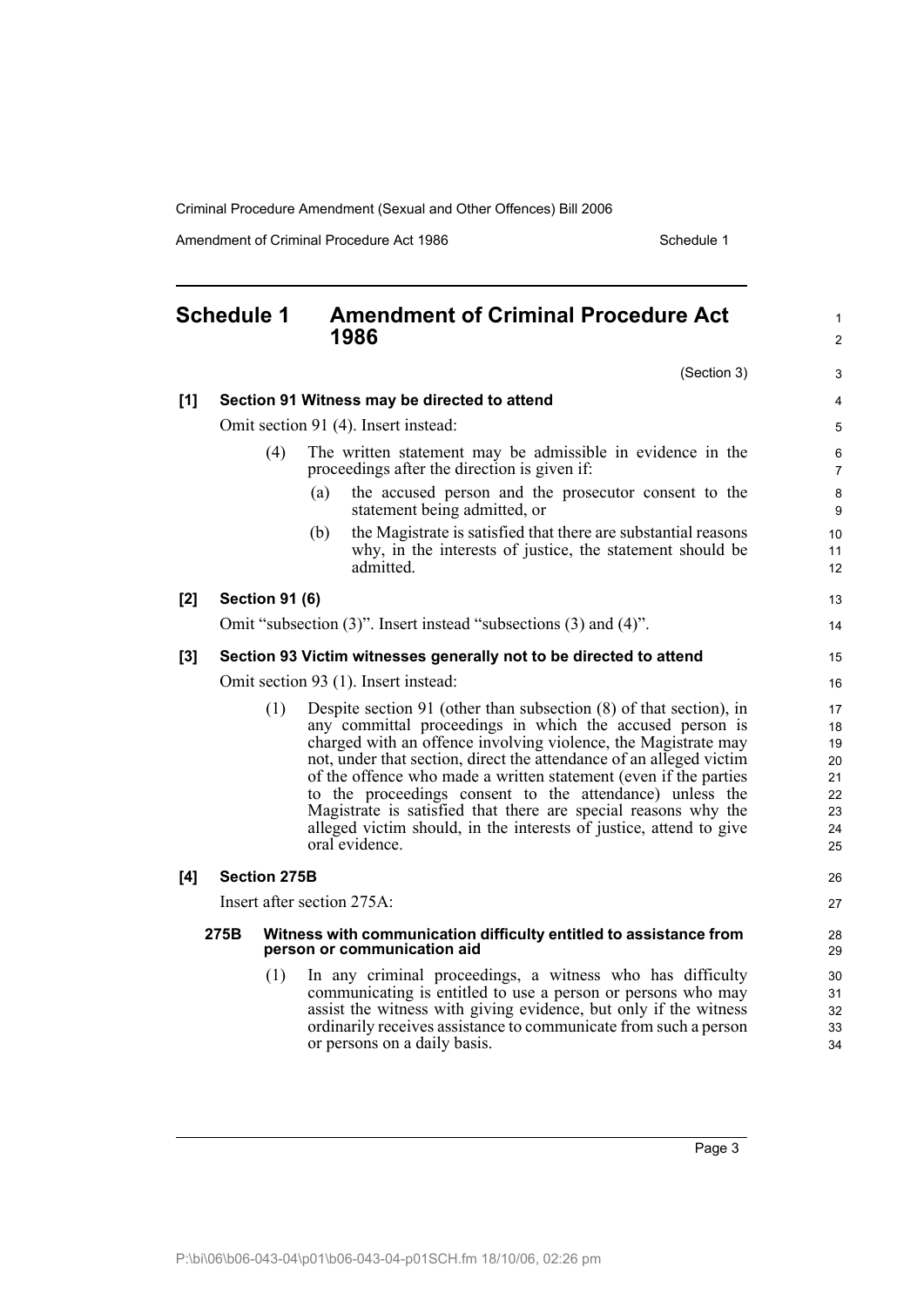Schedule 1 Amendment of Criminal Procedure Act 1986

|     | (2) | In any criminal proceedings, a witness who has difficulty<br>communicating is entitled to use a communication aid to assist<br>the witness with giving evidence, but only if the witness<br>ordinarily uses such an aid to assist him or her to communicate<br>on a daily basis.       | $\mathbf{1}$<br>$\overline{2}$<br>$\mathbf{3}$<br>$\overline{\mathbf{4}}$<br>5 |
|-----|-----|----------------------------------------------------------------------------------------------------------------------------------------------------------------------------------------------------------------------------------------------------------------------------------------|--------------------------------------------------------------------------------|
|     | (3) | To the extent that the court considers it reasonable to do so, the<br>court must make whatever direction is appropriate to give effect<br>to a witness' right to use a person or persons, or to use a<br>communication aid, under this section when the witness is giving<br>evidence. | $\,6\,$<br>$\overline{7}$<br>8<br>$\boldsymbol{9}$<br>10                       |
|     | (4) | The provisions of the <i>Evidence Act 1995</i> apply to and in respect<br>of a person who gives a witness assistance under this section in<br>the same way as they apply to and in respect of an interpreter<br>under that Act.                                                        | 11<br>12<br>13<br>14                                                           |
|     | (5) | In this section:                                                                                                                                                                                                                                                                       | 15                                                                             |
|     |     | <i>communication aid</i> includes any thing, whether electronic or<br>otherwise, that can be used to assist in communication.                                                                                                                                                          | 16<br>17                                                                       |
| [5] |     | Section 292 Publication of evidence may be forbidden in certain cases                                                                                                                                                                                                                  | 18                                                                             |
|     |     | Insert after section 292 $(4)$ :                                                                                                                                                                                                                                                       | 19                                                                             |
|     | (5) | A reference in subsection $(1)$ or $(2)$ to publication of evidence or<br>any report or account of that evidence includes a reference to:                                                                                                                                              | 20<br>21                                                                       |
|     |     | the broadcast of evidence or any report or account of that<br>(a)<br>evidence by radio or television, or                                                                                                                                                                               | 22<br>23                                                                       |
|     |     | the dissemination of evidence or any report or account of<br>(b)<br>that evidence by any other electronic means such as the<br>internet.                                                                                                                                               | 24<br>25<br>26                                                                 |
|     | (6) | An order under this section must not be made unless the court<br>concerned:                                                                                                                                                                                                            | 27<br>28                                                                       |
|     |     | has sought and considered any views of the complainant,<br>(a)<br>and                                                                                                                                                                                                                  | 29<br>30                                                                       |
|     |     | is satisfied that the publication is not in the public interest.<br>(b)                                                                                                                                                                                                                | 31                                                                             |
|     | (7) | In making an order under this section, the court may specify that<br>the order continues to have effect after the relevant proceedings<br>have been finally disposed of. However, the court may, on<br>application by any person, vary or revoke the order at any time.                | 32<br>33<br>34<br>35                                                           |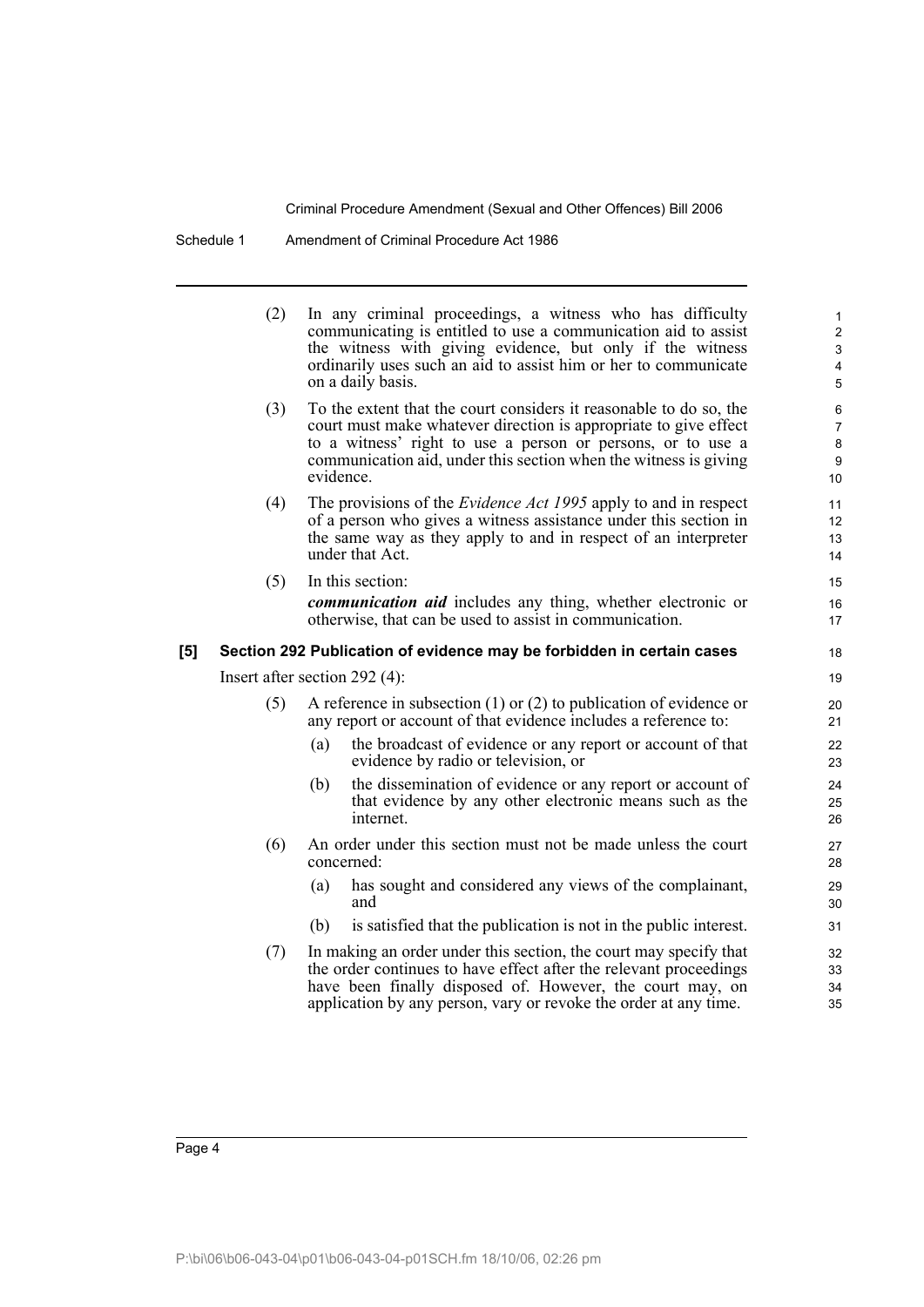Amendment of Criminal Procedure Act 1986 Schedule 1

| [6] | Section 294 Warning to be given by Judge in relation to lack of complaint<br>in certain sexual offence proceedings |                      |                                                                                                                                                                                                                                                                            |                          |  |
|-----|--------------------------------------------------------------------------------------------------------------------|----------------------|----------------------------------------------------------------------------------------------------------------------------------------------------------------------------------------------------------------------------------------------------------------------------|--------------------------|--|
|     |                                                                                                                    |                      | Insert at the end of section 294 $(2)$ (b):                                                                                                                                                                                                                                | 3                        |  |
|     |                                                                                                                    |                      | , and                                                                                                                                                                                                                                                                      | 4                        |  |
|     |                                                                                                                    |                      | (c)<br>must not warn the jury that delay in complaining is<br>relevant to the victim's credibility unless there is sufficient<br>evidence to justify such a warning.                                                                                                       | 5<br>6<br>$\overline{7}$ |  |
| [7] |                                                                                                                    |                      | Section 294 (3)-(5)                                                                                                                                                                                                                                                        | 8                        |  |
|     |                                                                                                                    |                      | Insert after section $294$ (2):                                                                                                                                                                                                                                            | 9                        |  |
|     |                                                                                                                    | (3)                  | However, if:                                                                                                                                                                                                                                                               | 10                       |  |
|     |                                                                                                                    |                      | the delay in making a complaint by the person on whom<br>(a)<br>the offence is alleged to have been committed is<br>significant, and                                                                                                                                       | 11<br>12<br>13           |  |
|     |                                                                                                                    |                      | the Judge is satisfied that the person on trial for the offence<br>(b)<br>has suffered a significant forensic disadvantage caused by<br>that delay, and                                                                                                                    | 14<br>15<br>16           |  |
|     |                                                                                                                    |                      | the Judge may inform the jury (but only if a party to the<br>proceedings so requests) of the nature of the disadvantage and of<br>the need for caution in determining whether to accept, or give any<br>weight to, the evidence or question referred to in subsection (1). | 17<br>18<br>19<br>20     |  |
|     |                                                                                                                    | (4)                  | For the purposes of subsection $(3)$ (b), the factors that may be<br>regarded as establishing a significant forensic disadvantage<br>include, but are not limited to, the following:                                                                                       | 21<br>22<br>23           |  |
|     |                                                                                                                    |                      | the fact that any potential witnesses have died or are not<br>(a)<br>able to be located,                                                                                                                                                                                   | 24<br>25                 |  |
|     |                                                                                                                    |                      | the fact that any potential evidence has been lost or is<br>(b)<br>otherwise unavailable.                                                                                                                                                                                  | 26<br>27                 |  |
|     |                                                                                                                    | (5)                  | The mere passage of time is not in itself to be regarded as<br>establishing a significant forensic disadvantage.                                                                                                                                                           | 28<br>29                 |  |
| [8] |                                                                                                                    | <b>Section 294AA</b> |                                                                                                                                                                                                                                                                            | 30                       |  |
|     |                                                                                                                    |                      | Insert after section 294:                                                                                                                                                                                                                                                  | 31                       |  |
|     | 294AA                                                                                                              |                      | Warning to be given by Judge in relation to complainants'<br>evidence                                                                                                                                                                                                      | 32<br>33                 |  |
|     |                                                                                                                    | (1)                  | A judge in any proceedings to which this Division applies must<br>not warn a jury, or make any suggestion to a jury, that<br>complainants as a class are unreliable witnesses.                                                                                             | 34<br>35<br>36           |  |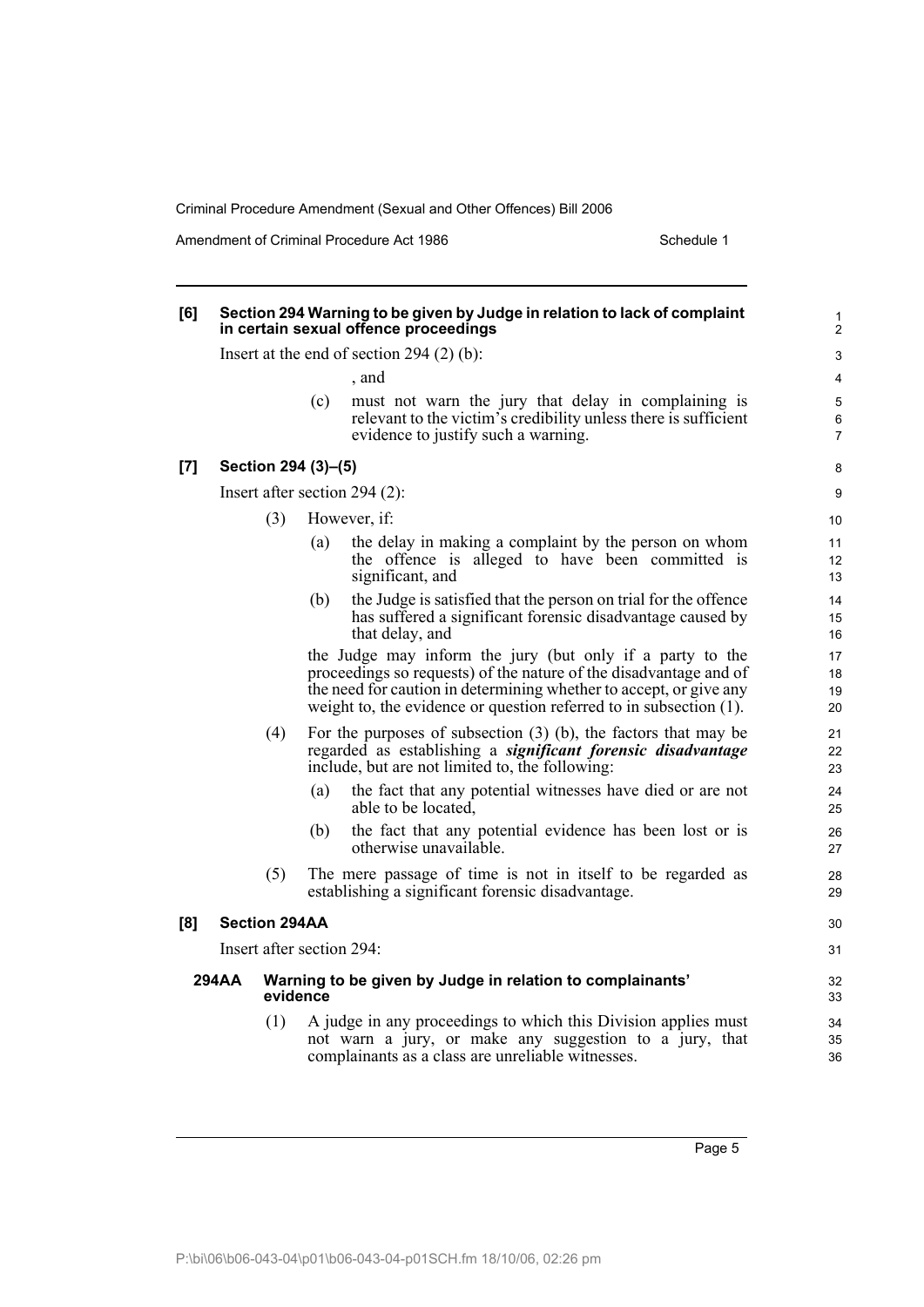|        |                                                                                                                                                      | (2)               | Without limiting subsection (1), that subsection prohibits a<br>warning to a jury of the danger of convicting on the<br>uncorroborated evidence of any complainant.                                                                                                                                         | 1<br>$\overline{2}$<br>3 |  |  |
|--------|------------------------------------------------------------------------------------------------------------------------------------------------------|-------------------|-------------------------------------------------------------------------------------------------------------------------------------------------------------------------------------------------------------------------------------------------------------------------------------------------------------|--------------------------|--|--|
|        |                                                                                                                                                      | (3)               | Sections 164 and 165 of the <i>Evidence Act 1995</i> are subject to this<br>section.                                                                                                                                                                                                                        | 4<br>5                   |  |  |
|        | [9]<br>Section 294A Arrangements for complainant in prescribed sexual<br>offence proceedings giving evidence when accused person is<br>unrepresented |                   |                                                                                                                                                                                                                                                                                                             |                          |  |  |
|        |                                                                                                                                                      |                   | Insert after section 294A (8):                                                                                                                                                                                                                                                                              | 9                        |  |  |
|        |                                                                                                                                                      | (9)               | Any thing done or omitted to be done by a person who:                                                                                                                                                                                                                                                       | 10                       |  |  |
|        |                                                                                                                                                      |                   | is appointed under this section, and<br>(a)                                                                                                                                                                                                                                                                 | 11                       |  |  |
|        |                                                                                                                                                      |                   | (b)<br>is an Australian lawyer,                                                                                                                                                                                                                                                                             | 12                       |  |  |
|        |                                                                                                                                                      |                   | when acting in the course of the appointment or otherwise in<br>accordance with this section does not, if the thing was done or<br>omitted to be done in good faith, subject the person personally to                                                                                                       | 13<br>14<br>15           |  |  |
|        |                                                                                                                                                      |                   | any action, liability, claim or demand.                                                                                                                                                                                                                                                                     | 16                       |  |  |
| $[10]$ |                                                                                                                                                      |                   | Chapter 6, Part 5, Division 4                                                                                                                                                                                                                                                                               | 17                       |  |  |
|        | Insert after Division 3:                                                                                                                             |                   |                                                                                                                                                                                                                                                                                                             |                          |  |  |
|        |                                                                                                                                                      | <b>Division 4</b> | Special provisions relating to subsequent<br>trials of sexual offence proceedings                                                                                                                                                                                                                           | 19<br>20                 |  |  |
|        |                                                                                                                                                      |                   | Note. Division 3 of this Part applies in relation to a retrial of proceedings that follows an<br>appeal against a conviction for a prescribed sexual offence. This Division, on the other<br>hand, applies when a trial for a prescribed sexual offence has been discontinued and<br>a new trial is listed. | 21<br>22<br>23<br>24     |  |  |
|        | 306H                                                                                                                                                 |                   | <b>Definitions</b>                                                                                                                                                                                                                                                                                          | 25                       |  |  |
|        |                                                                                                                                                      |                   | In this Division:                                                                                                                                                                                                                                                                                           | 26                       |  |  |
|        |                                                                                                                                                      |                   | <i>accused person</i> has the same meaning as in section 306A.                                                                                                                                                                                                                                              | 27                       |  |  |
|        |                                                                                                                                                      |                   | <i>complainant</i> has the same meaning as in section 306A.                                                                                                                                                                                                                                                 | 28                       |  |  |
|        |                                                                                                                                                      |                   | <i>original evidence</i> of the complainant has the meaning given by<br>section 306I.                                                                                                                                                                                                                       | 29<br>30                 |  |  |
|        | <b>3061</b>                                                                                                                                          |                   | Admission of evidence of complainant in new trial proceedings                                                                                                                                                                                                                                               | 31                       |  |  |
|        |                                                                                                                                                      | (1)               | If the trial of an accused person is discontinued following the jury                                                                                                                                                                                                                                        | 32                       |  |  |
|        |                                                                                                                                                      |                   | being discharged because the jurors could not reach a verdict, or                                                                                                                                                                                                                                           | 33                       |  |  |
|        |                                                                                                                                                      |                   | discontinued for any other reason, and, as a result, a new trial is<br>listed, the prosecutor may tender as evidence in the new trial                                                                                                                                                                       | 34<br>35                 |  |  |
|        |                                                                                                                                                      |                   | proceedings a record of the original evidence of the complainant.                                                                                                                                                                                                                                           | 36                       |  |  |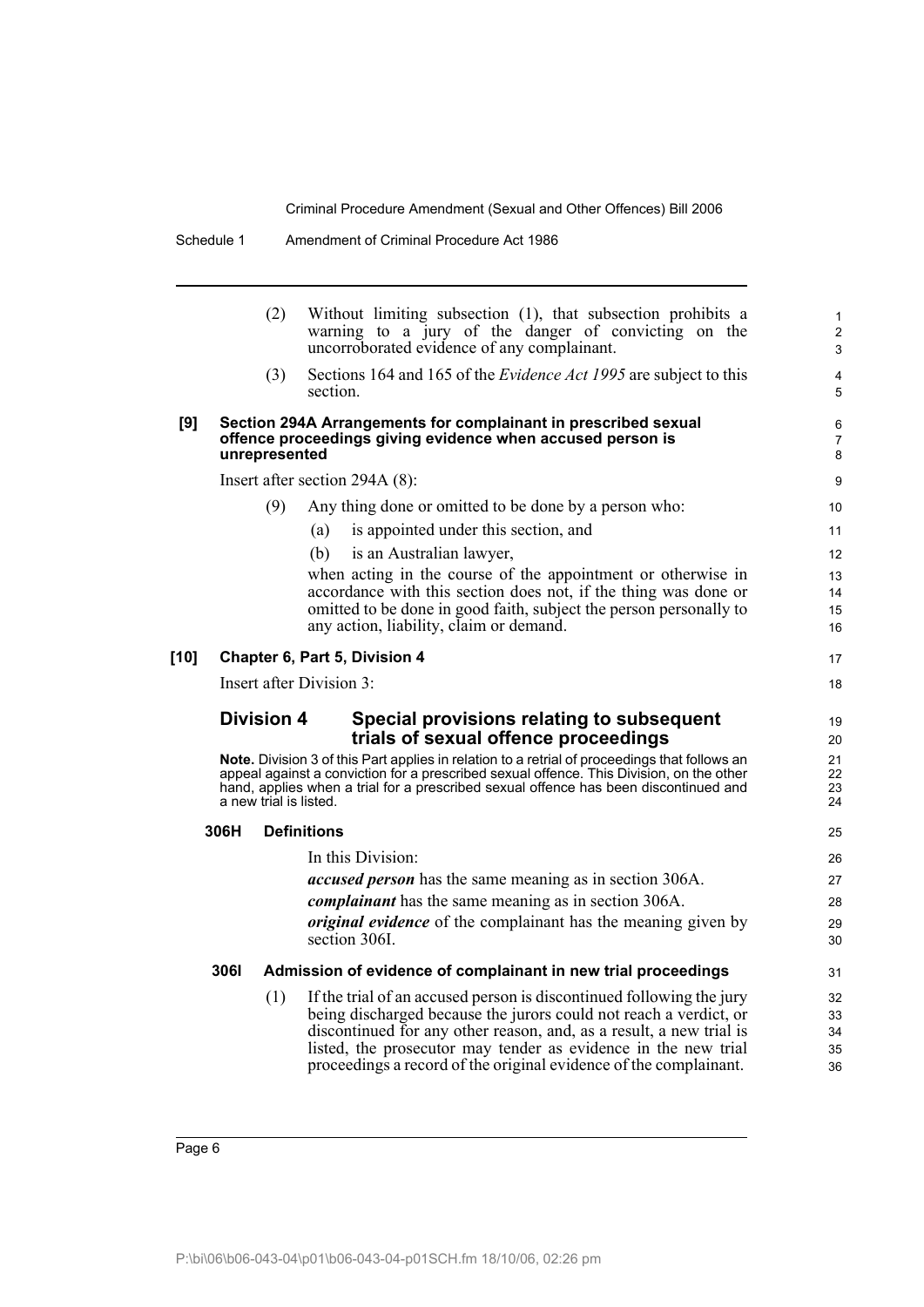Amendment of Criminal Procedure Act 1986 Schedule 1

| (2) |                                                                                                                                                                                                       | For the purposes of this Division, the <i>original evidence</i> of the<br>complainant means all evidence given by the complainant in the<br>discontinued trial (referred to in this Division as the <i>original</i><br><i>proceedings</i> ), including the evidence given by the complainant<br>on examination in chief in the original proceedings and any<br>further evidence given on cross-examination or re-examination<br>in those proceedings. | 1<br>$\overline{c}$<br>3<br>4<br>5<br>6<br>7 |  |  |
|-----|-------------------------------------------------------------------------------------------------------------------------------------------------------------------------------------------------------|-------------------------------------------------------------------------------------------------------------------------------------------------------------------------------------------------------------------------------------------------------------------------------------------------------------------------------------------------------------------------------------------------------------------------------------------------------|----------------------------------------------|--|--|
| (3) | Despite anything to the contrary in the <i>Evidence Act 1995</i> , or any<br>other Act or law, a record of the original evidence of the<br>complainant is admissible in the new trial proceedings if: |                                                                                                                                                                                                                                                                                                                                                                                                                                                       |                                              |  |  |
|     | (a)                                                                                                                                                                                                   | the prosecutor gives written notice to the accused person,<br>in accordance with the regulations, of the prosecutor's<br>intention to tender the record under this section, and                                                                                                                                                                                                                                                                       | 11<br>12<br>13                               |  |  |
|     | (b)                                                                                                                                                                                                   | the prosecutor gives written notice to the court of the<br>prosecutor's intention to tender the record under this<br>section, and                                                                                                                                                                                                                                                                                                                     | 14<br>15<br>16                               |  |  |
|     | (c)                                                                                                                                                                                                   | the notices referred to in paragraphs (a) and (b) are given<br>no less than 21 days before the court commences hearing<br>the new trial proceedings or within such other period as the<br>court may allow.                                                                                                                                                                                                                                            | 17<br>18<br>19<br>20                         |  |  |
| (4) |                                                                                                                                                                                                       | The hearsay rule (within the meaning of the <i>Evidence Act 1995</i> )<br>does not prevent the admission of a record of the original<br>evidence of the complainant under this Division or the use of that<br>record to prove the existence of a fact that the complainant<br>intended to assert by a representation made in the original<br>evidence.                                                                                                | 21<br>22<br>23<br>24<br>25<br>26             |  |  |
| (5) |                                                                                                                                                                                                       | Despite subsection $(3)$ , the court hearing the new trial<br>proceedings may decline to admit a record of the original<br>evidence of the complainant if, in the court's opinion, the accused<br>would be unfairly disadvantaged by the admission of the record,<br>having regard to the following:                                                                                                                                                  | 27<br>28<br>29<br>30<br>31                   |  |  |
|     | (a)                                                                                                                                                                                                   | the completeness of the original evidence, including<br>whether the complainant has been cross-examined on the<br>evidence,                                                                                                                                                                                                                                                                                                                           | 32<br>33<br>34                               |  |  |
|     | (b)                                                                                                                                                                                                   | the effect of editing any inadmissible evidence from the<br>original evidence,                                                                                                                                                                                                                                                                                                                                                                        | 35<br>36                                     |  |  |
|     | (c)                                                                                                                                                                                                   | the availability or willingness of the complainant to attend<br>to give further evidence and to clarify any matters relating<br>to the original evidence,                                                                                                                                                                                                                                                                                             | 37<br>38<br>39                               |  |  |
|     | (d)                                                                                                                                                                                                   | the interests of justice,                                                                                                                                                                                                                                                                                                                                                                                                                             | 40                                           |  |  |
|     | (e)                                                                                                                                                                                                   | any other matter the court thinks relevant.                                                                                                                                                                                                                                                                                                                                                                                                           | 41                                           |  |  |
|     |                                                                                                                                                                                                       |                                                                                                                                                                                                                                                                                                                                                                                                                                                       |                                              |  |  |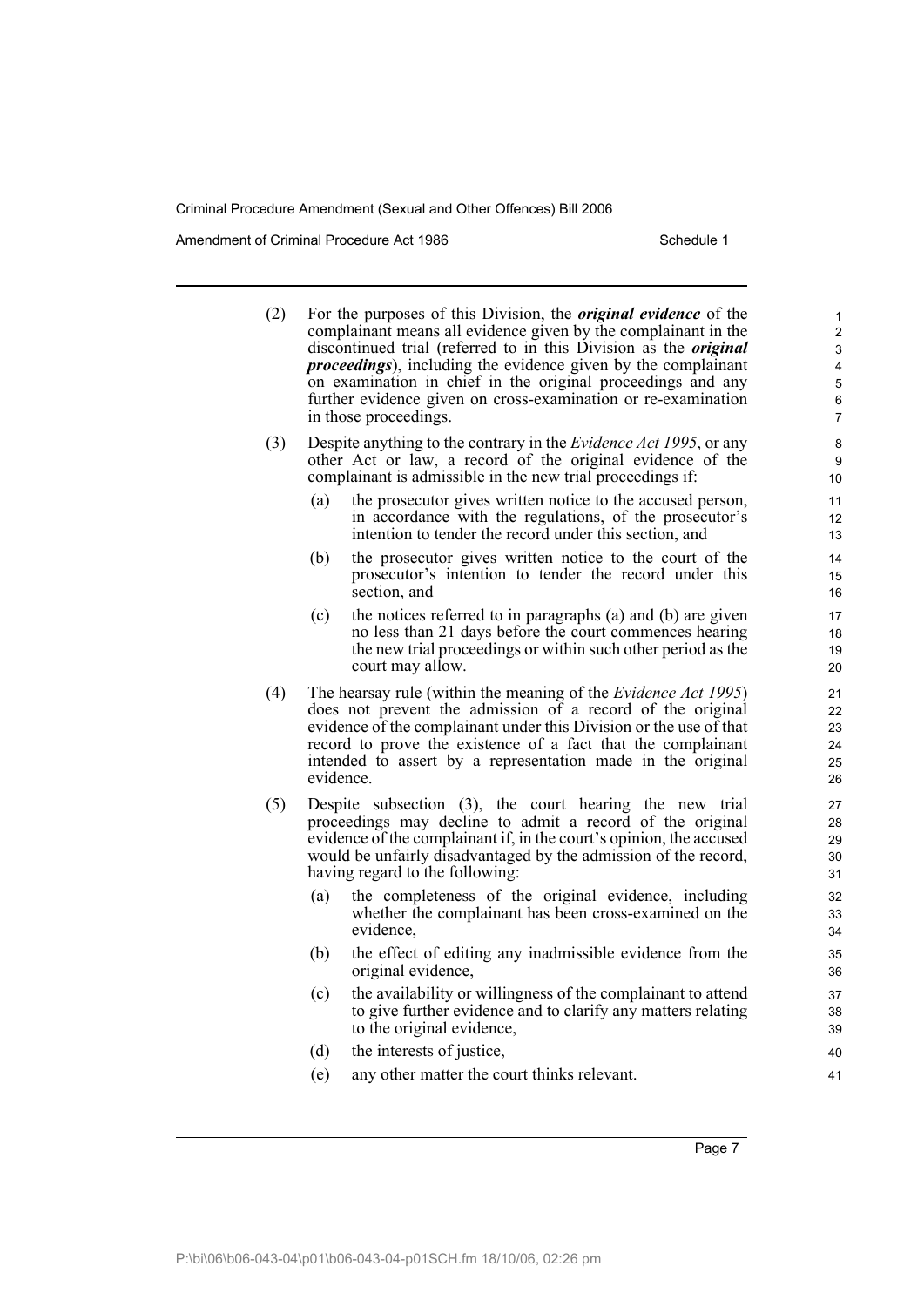#### Schedule 1 Amendment of Criminal Procedure Act 1986

|      | (6)                                                      | If the court allows a record of the original evidence of the<br>complainant to be admitted, the court may give directions<br>requiring the record to be altered or edited for the purpose of<br>removing any statements that would not be admissible if the<br>original evidence of the complainant had been given orally before<br>the court hearing the new trial proceedings in accordance with the<br>usual rules and practice of the court. | $\mathbf{1}$<br>2<br>3<br>$\overline{\mathbf{4}}$<br>5<br>6<br>7 |  |  |  |
|------|----------------------------------------------------------|--------------------------------------------------------------------------------------------------------------------------------------------------------------------------------------------------------------------------------------------------------------------------------------------------------------------------------------------------------------------------------------------------------------------------------------------------|------------------------------------------------------------------|--|--|--|
|      | (7)                                                      | In addition, a record of the original evidence of the complainant<br>may be altered or edited in accordance with an agreement<br>between the prosecutor and the accused person or his or her<br>counsel (if any).                                                                                                                                                                                                                                | 8<br>9<br>10<br>11                                               |  |  |  |
|      | (8)                                                      | This Division applies in respect of proceedings for a new trial in<br>which a person stands charged with a prescribed sexual offence<br>whether or not the person stands charged with that offence alone<br>or together with any other offence (as an additional or alternative<br>count) and whether or not the person is liable, on the charge, to<br>be found guilty of any other offence.                                                    | 12<br>13<br>14<br>15<br>16<br>17                                 |  |  |  |
|      | (9)                                                      | This Division extends to proceedings for a new trial listed before<br>the commencement of this Division, including new trial<br>proceedings that have been commenced or partly heard.                                                                                                                                                                                                                                                            | 18<br>19<br>20                                                   |  |  |  |
| 306J | Whether complainant compellable to give further evidence |                                                                                                                                                                                                                                                                                                                                                                                                                                                  |                                                                  |  |  |  |
|      | (1)                                                      | If a record of the original evidence of the complainant (or any part<br>of the record) is admitted in proceedings under this Division, the<br>complainant is not compellable to give further evidence in the<br>proceedings unless the court is satisfied that it is necessary for the<br>complainant to give further evidence:                                                                                                                  | 22<br>23<br>24<br>25<br>26                                       |  |  |  |
|      |                                                          | (a)<br>to clarify any matters relating to the original evidence of<br>the complainant, or                                                                                                                                                                                                                                                                                                                                                        | 27<br>28                                                         |  |  |  |
|      |                                                          | to canvas information or material that has become<br>(b)<br>available since the original proceedings, or                                                                                                                                                                                                                                                                                                                                         | 29<br>30                                                         |  |  |  |
|      |                                                          | (c)<br>in the interests of justice.                                                                                                                                                                                                                                                                                                                                                                                                              | 31                                                               |  |  |  |
|      | (2)                                                      | Subsection (1) applies despite anything to the contrary in this Act<br>or the <i>Evidence Act 1995</i> .                                                                                                                                                                                                                                                                                                                                         | 32<br>33                                                         |  |  |  |
|      | (3)                                                      | The court is to ensure that the complainant is questioned by any<br>party to the proceedings only in relation to matters that are<br>relevant to the matters mentioned in subsection (1).                                                                                                                                                                                                                                                        |                                                                  |  |  |  |
|      | (4)                                                      | Subject to subsection $(3)$ , if a complainant gives any further oral<br>evidence under this section, the complainant is compellable (for<br>the prosecution or the accused person) to give evidence.                                                                                                                                                                                                                                            | 37<br>38<br>39                                                   |  |  |  |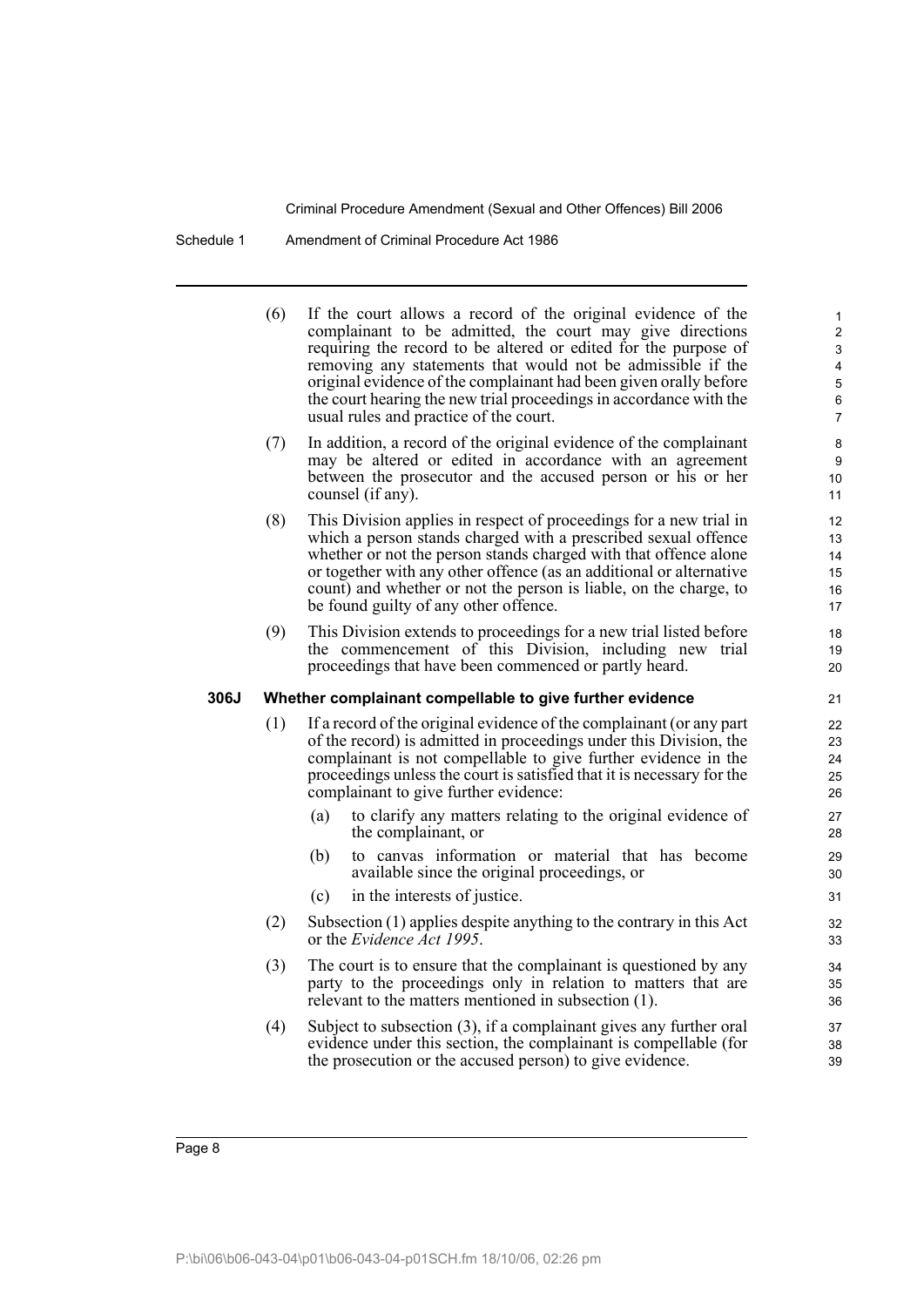Amendment of Criminal Procedure Act 1986 Schedule 1

|        | 306K |     | Complainant may elect to give further evidence                                                                                                                                                                                                                                                               | 1                                           |
|--------|------|-----|--------------------------------------------------------------------------------------------------------------------------------------------------------------------------------------------------------------------------------------------------------------------------------------------------------------|---------------------------------------------|
|        |      | (1) | If a record of the original evidence of the complainant (or any part<br>of the record) is admitted in proceedings under this Division, the<br>complainant may, with leave of the court hearing the<br>proceedings, and only if the complainant so chooses, give further<br>oral evidence in the proceedings. | $\overline{\mathbf{c}}$<br>3<br>4<br>5<br>6 |
|        |      | (2) | The court is to give leave to the complainant to give such further<br>evidence in the proceedings only if the court is satisfied, on<br>application by one of the parties to the proceedings, that it is<br>necessary for the complainant to give further oral evidence:                                     | 7<br>8<br>9<br>10                           |
|        |      |     | to clarify any matters relating to the original evidence of<br>(a)<br>the complainant, or                                                                                                                                                                                                                    | 11<br>12                                    |
|        |      |     | to canvas information or material that has become<br>(b)<br>available since the original proceedings, or                                                                                                                                                                                                     | 13<br>14                                    |
|        |      |     | in the interests of justice.<br>(c)                                                                                                                                                                                                                                                                          | 15                                          |
|        |      | (3) | The court is to ensure that the complainant is questioned by any<br>party to the proceedings only in relation to matters that are<br>relevant to the reasons for the grant of leave by the court.                                                                                                            | 16<br>17<br>18                              |
|        |      | (4) | Subject to subsection $(3)$ , if a complainant gives any further oral<br>evidence under this section, the complainant is compellable (for<br>the prosecution or the accused person) to give evidence.                                                                                                        | 19<br>20<br>21                              |
|        | 306L |     | Application of provisions dealing with form of record of original<br>evidence, access to recordings and exhibits                                                                                                                                                                                             | 22<br>23                                    |
|        |      |     | Sections 306E-306G (including any regulations made for the<br>purposes of those sections) apply for the purposes of this<br>Division with such modifications as are necessary.                                                                                                                               | 24<br>25<br>26                              |
| $[11]$ |      |     | Schedule 2 Savings, transitional and other provisions                                                                                                                                                                                                                                                        | 27                                          |
|        |      |     | Insert at the end of clause $1(1)$ :                                                                                                                                                                                                                                                                         | 28                                          |
|        |      |     | Criminal Procedure Amendment (Sexual and Other Offences)<br><i>Act 2006</i> , to the extent that it amends this Act                                                                                                                                                                                          | 29<br>30                                    |
|        |      |     |                                                                                                                                                                                                                                                                                                              |                                             |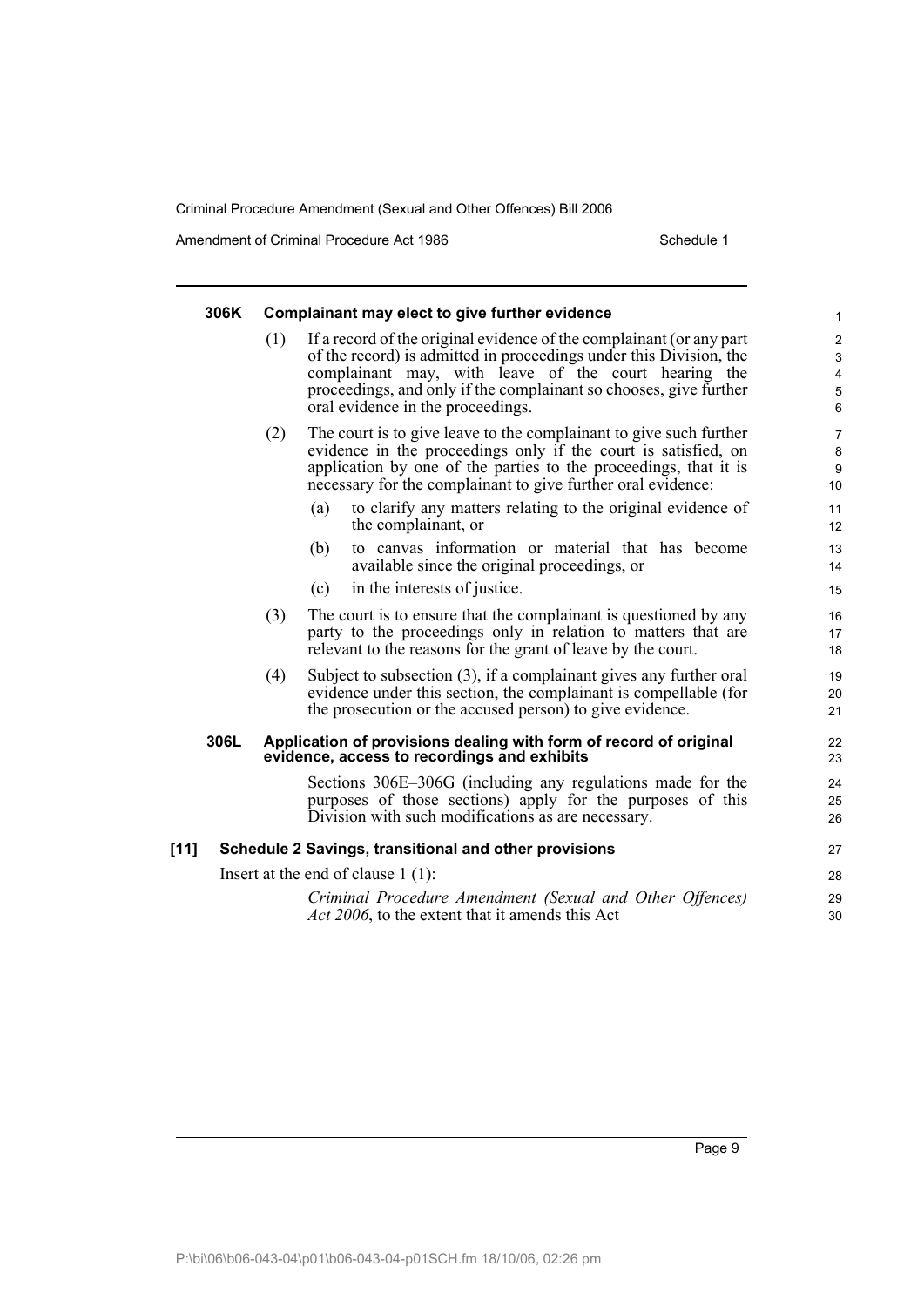1 2

3 4 5

Schedule 1 Amendment of Criminal Procedure Act 1986

#### **[12] Schedule 2, Part 12**

Insert after Part 11:

### **Part 12 Provisions consequent on enactment of Criminal Procedure Amendment (Sexual and Other Offences) Act 2006**

#### **51 Amendments**

- (1) The amendments made by the *Criminal Procedure Amendment (Sexual and Other Offences) Act 2006* do not extend to any proceedings commenced before the commencement of the amendments and any such proceedings may continue as if that Act had not been enacted.
- (2) This clause does not apply to the amendments inserted by Schedule 1 [10] to the *Criminal Procedure Amendment (Sexual and Other Offences) Act 2006.*